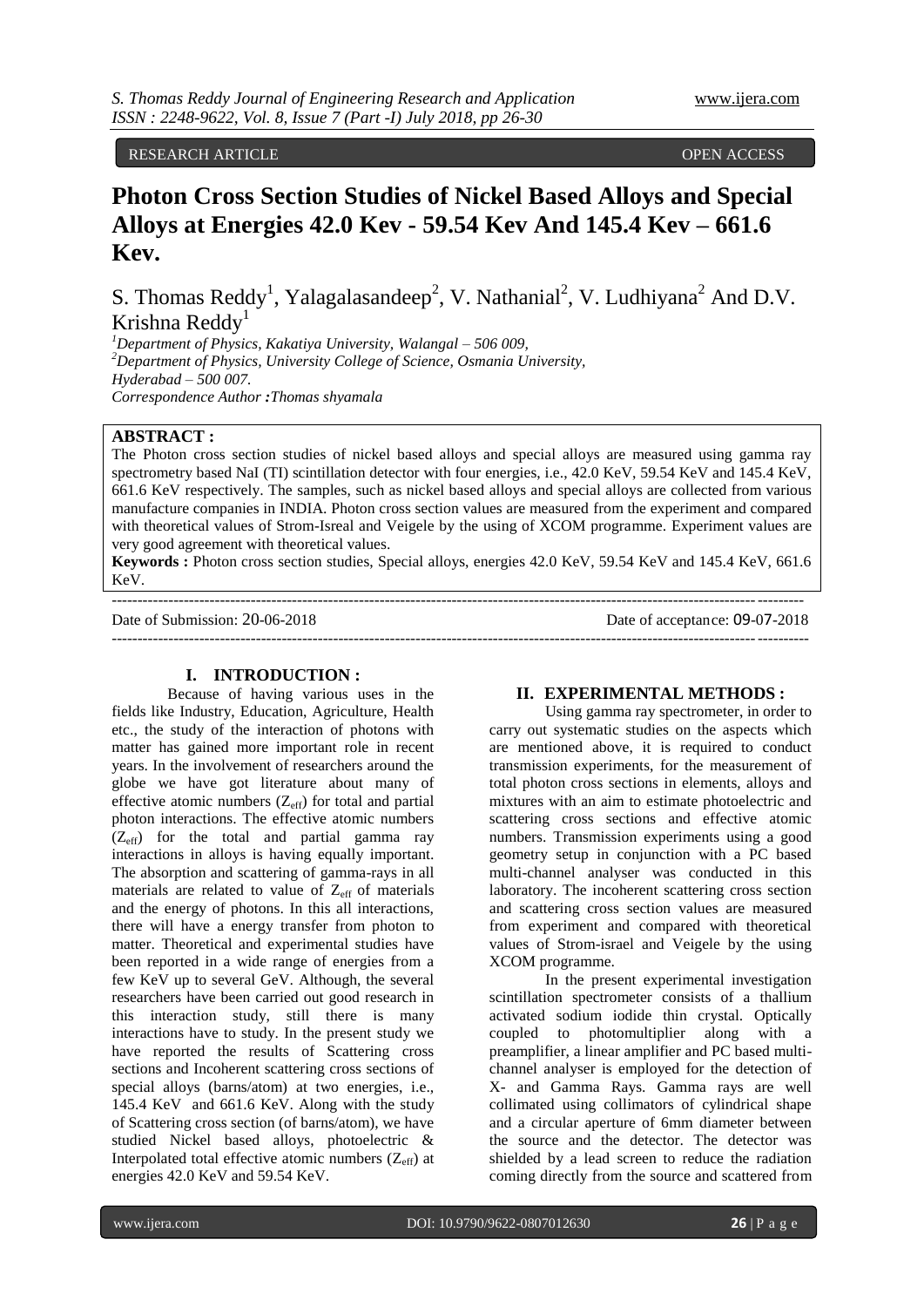the surroundings. The attenuation measurements were made with multichannel analyser. The experimental setup is shown in fig.1.



The radioactive isotopes used in the present investigation are listed in the Table 1, along with their energies and half-lives. These radioactive isotopes Barium  $(^{133}Ba)$ , Cesium  $(^{137}Cs)$ , Europium( $152+154$ Eu), Cerium ( $141$ Ce), were obtained from the BRIT, Bhabha Atomic Research Centre, Trombay, Mumbai, India and Americium  $(^{241}Am)$ of strength 30mCi source obtained from isotope division, Americium Laboratories, Americium, Buckinghamshire, England, U.K.

| Sl.No: | Radioisotope           | Half-<br>life | of<br><b>Energy</b><br>the Photons<br>selected<br>in<br><b>KeV</b> <sup>a</sup> |                      |  |
|--------|------------------------|---------------|---------------------------------------------------------------------------------|----------------------|--|
|        | Time                   |               | $\mathbf{X}$ -<br><b>Rays</b>                                                   | $Y -$<br><b>Rays</b> |  |
| 1      | $^{241}$ Am            | 433           |                                                                                 | 59.54                |  |
|        |                        | Years         |                                                                                 |                      |  |
| 2      | $^{133}$ Ba            | 10.7          | 30.85                                                                           | 81                   |  |
|        |                        | Years         |                                                                                 |                      |  |
| 3      | (142+154<br>Έu         | 16.0          | 42                                                                              |                      |  |
|        |                        | Years         |                                                                                 |                      |  |
| 4      | $\overline{^{141}}$ Ce | 32.5          |                                                                                 | 145.4                |  |
|        |                        | Days          |                                                                                 |                      |  |
| 5      | $137$ Cs               | 30.17         | 32.1                                                                            | 661.6                |  |
|        |                        | Years         |                                                                                 |                      |  |

( <sup>a</sup> C.M. Leadere and V.S. Shirly. Tables of Isotopes Wiley New Yark ) **Table 1:** Radio Isotopes and photon energies used in the present work

The linearity of the spectrometer was studied separately with thick and thin NaI (TI) crystal detectors, the spectral distribution between the pulse height and the photon energy using the standard source are shown in figure.2. The results plotted in figure.2, shown an excellent linearity over the photon energy region of interest.



In the present study as a samples we have taken Nickel based alloys, i.e., Superimphy, Inconel, Anhyster-DS, Invar and Telphy and the special alloys SuperniC-274, MDN-174, MDN-250, Super Heat-80, Soft Mag-48B, BT-9, Titan-31, BT 5-1, OT 4-1, BT 3-1, Titan 12, Titan 15. These alloys were obtained as gift samples from Mishra Dhatu Nigam Limited, super alloys projects, Hyderabad, India. And Nimonic-90 and S.Steel are the gift samples from D.M.R.L., Hyderabad, India. For the experiment the sample alloy was cold rolled under uniform pressure and uniform foils were obtained. These uniform foils were cut into rectangular pieces of various sizes and thicknesses. The mass of the foils was determined by the same microbalance and was corrected to third decimal place. The thickness was measured using a micrometre whose least count is 0.001 cm. After knowing the mass and thickness of the foil the mass per unit area was computed. Alloy foils of various thicknesses  $(gm/cm<sup>2</sup>)$  used in the present investigation ranges from 50 mg/cm<sup>2</sup> to 1000 mg/cm<sup>2</sup>, such that the transmission  $(I/I_0)$  lies between  $0.1$  to  $0.6$ .

#### **III. ANALYSIS OF DATA :**

In this work the data obtained from experimental procedure were analysed by using the standard formulations. The mass attenuation coefficients for wrought Nickel Base alloys at different energies were determined by performing scattering experiments, and by using semi empirical relations were the experimental values are compared.

$$
I = I_0 \exp(-\mu_m t) \tag{1}
$$

Where  $I_0$  and I are the un-attenuated and attenuated photon intensities and the sample thickness is  $t(g/cm<sup>2</sup>)$  and the linear mass attenuation coefficient is  $\mu_m = \mu/\rho$  (cm<sup>2</sup>/g).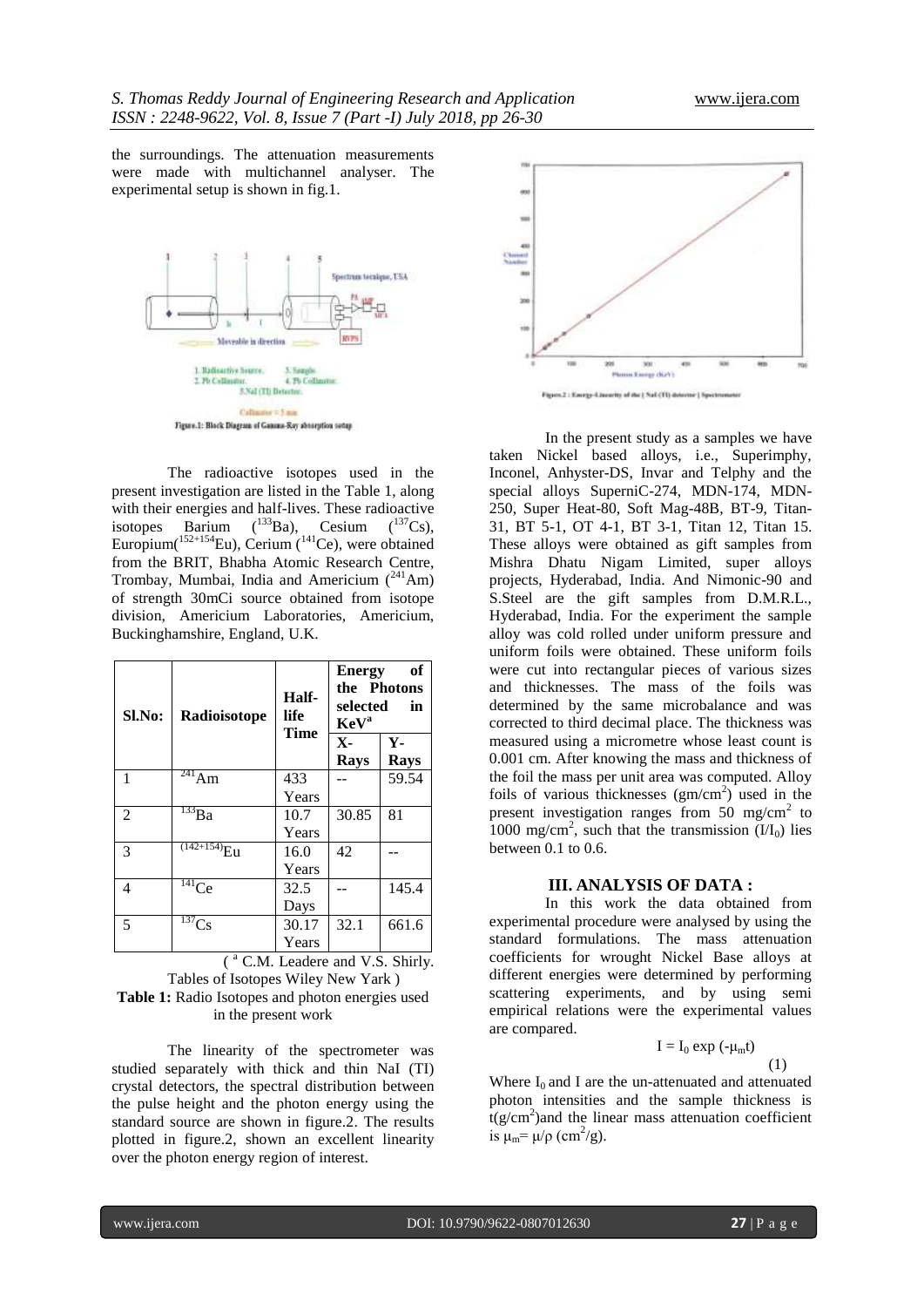For any chemical compound or mixture of elements, the mixture rule will give the total mass attenuation coefficient μm**.** 

$$
\mu_m = \Sigma_i W_i(\mu_m)_i
$$

where,  $W_i$  is the weight fraction (the proportion by weight )  $(\mu_m)$  is the mass attenuation coefficient of  $i<sup>th</sup>$  element.

For a material composed of multi element the fraction by weigh is given by,

$$
w_i = \frac{n_i A_i}{\sum_i n_i A_i} \tag{3}
$$

(2)

Where  $A_i$  is the atomic weight of the i<sup>th</sup> element and  $n_i$  is the number of formula units.

The total atomic cross-section  $(\sigma_t)$  for materials can be obtained from the measured values of µm using the following relation

$$
\sigma_{i} = \frac{\mu_{m} N}{N_{A}}
$$
\n
$$
N = \sum_{n} n A
$$
\n(4)

 $N = \sum_{i} n_i A_i$ atomic mass of materials,  $N_A$  is the Avagadro's number.

The total electronic cross-section  $(\sigma_e)$  for the element is expressed by the following equation

$$
\sigma_e = \frac{1}{N_A} \sum \frac{f_i N_i}{Z_i} (\mu_m)_i = \frac{\sigma_i}{Z_{eff}}
$$
 (5)

Where f<sup>i</sup> denotes the fractional abundance of the element I with respect to the number of atoms such that  $f1+f2+f3+f4+...f1 = 1$   $Z_i$  is the atomic number of  $i<sup>th</sup>$  element

The total atomic cross-section  $(\sigma_t)$  and total electronic cross-section  $(\sigma_e)$  are related to the effective atomic number  $(Z_{\text{eff}})$  of the material through the following relation

$$
Z_{\text{eff}} = \frac{\sigma_{t}}{\sigma_{e}} \tag{6}
$$

Finally, the average distance between two successive interactions, called the photon mean free path  $(\lambda)$ , is given by

$$
\lambda = \frac{\int_{0}^{\infty} x \exp(-\mu x) dz}{\int \exp(-\mu x) dx} = \frac{1}{\mu}
$$
 (7)

Where  $(\mu_l)$  is the linear attenuation coefficient and x is the absorber thickness.

In the present Measurement the statistical error is limited to less than 1% by collecting a sufficient number of counts under the photo peak for the selected region of interest (ROI). The

percentage deviation due to the non-uniformity of the absorbers was estimated using the relation. This has been minimized by following the counting sequence of Conner et all.(1970). The errors due to this method will be almost of the order of 0.5%. The extrapolation technique described earlier eliminates the error due to multiple scattering. The overall errors introduced on the total photon mass attenuation coefficients are thus around 2%.

### **IV. RESULTS AND DISCUSSION :**

Utilising the good geometry setup and employing the methods already discussed, the mass attenuation coefficients were measured in twelve special alloys at two energies 145.5 KeV and 661.6 KeV are represented in table 2a, and nine nickel based alloys at two energies 42.2 KeV and 59.54 KeV are presented in the table 3a, where also, the experimental results are compared with Strom &Isreal, Vegele and Hubbels theoretical values.

### **1.1. Scattering and Incoherent scattering crosssections:**

The scattering and Incoherent scattering cross sections by subtracting the minor contribution of photoelectric cross section and photoelectric plus coherent scattering cross sections respectively from the total experimental cross sections, where the photoelectric plus coherent scattering contribution is less than 20% of the total cross section.

| $SIN_0$        | Name of the alloy | Scattering Cross Sections |              |                           |              |             |              |              |              |  |
|----------------|-------------------|---------------------------|--------------|---------------------------|--------------|-------------|--------------|--------------|--------------|--|
|                |                   | Hubbell et al.            |              | <b>Strum &amp; Isreal</b> |              | Veigele     |              | Experimental |              |  |
|                |                   | 145.4<br>Kev              | 661.6<br>KeV | 145.4<br>KeV              | 461.6<br>KeV | 1454<br>KeF | 661.6<br>KeV | 145.4<br>KeV | 661.6<br>KeV |  |
| Ť.             | Supernic 274      | 14.55                     | 7.626        | ほ番                        | 7,610        | 15.63       | 7,623        | 15.69        | 7,678        |  |
| 1.             | MDN 174           | 12.78                     | 6.661        | 12.73                     | 6,648        | 12.90       | 6.656        | 12.94        | 6.853        |  |
| $\mathbf{1}$   | MIN 250           | 11.71                     | 7.045        | 13,66                     | 7,038        | 13.84       | 7.031        | 13.66        | 7,096        |  |
| ı              | Super Heat 80     | 日斜                        | 7,035        | 日日                        | 7,023        | 13.74       | 6.922        | 13.55        | 6.807        |  |
| š.             | Soft Mag 48B      | 12.31                     | 6421         | 12.30                     | 6.410        | 12.38       | 6.418        | 12.33        | 6.436        |  |
| $\mathbb{R}^+$ | $BT-9$            | 10.90                     | 5.954        | 10.91                     | 6.044        | 11.00       | 5.752        | 10.94        | 5.581        |  |
| Ť.             | Titan 31          | 10.39                     | 6.041        | 10.39                     | 5,810        | 10.48       | 5541         | 10.51        | 5536         |  |
| g.             | BT 5-1            | 11.15                     | 5.892        | [1.14]                    | 5.857        | 11.19       | 5.861        | 11.08        | 5.851        |  |
| ņ.             | $014-1$           | 日が                        | 5.752        | 10.51                     | 5,752        | 10.64       | 5,638        | 10.51        | 5.639        |  |
| 拉              | BT 3-1            | 10.75                     | 1957         | 10.76                     | 5.940        | 10.85       | 5.693        | 11.10        | 5,688        |  |
| 11             | Titan 12          | 10.65                     | 5.684        | 10.65                     | 5,667        | 10.69       | 5.671        | 10.63        | 5.663        |  |
| 12             | Title 15          | 10.64                     | 5.672        | 10.64                     | 5,666        | 10.69       | 5.670        | 10.71        | 5.631        |  |

| <b>Table 2a:</b> Scattering cross section of special alloys                                                                                                                                                                                                                                                   |  |
|---------------------------------------------------------------------------------------------------------------------------------------------------------------------------------------------------------------------------------------------------------------------------------------------------------------|--|
| (barns/atom) at energy                                                                                                                                                                                                                                                                                        |  |
| $\mathcal{A}$ are an $\mathcal{A}$ . The state of $\mathcal{A}$ and $\mathcal{A}$ are $\mathcal{A}$ and $\mathcal{A}$ are $\mathcal{A}$ and $\mathcal{A}$ are $\mathcal{A}$ and $\mathcal{A}$ are $\mathcal{A}$ and $\mathcal{A}$ are $\mathcal{A}$ and $\mathcal{A}$ are $\mathcal{A}$ and $\mathcal{A}$ are |  |

(145.4 KeV) and (661.6 KeV).

Thus the scattering cross-sections ( $\sigma_{\rm sca}$ ) and incoherent scattering cross sections  $(\sigma_{\text{incoh}})$ were obtained in all the twelve special alloys at 145.4 KeV and 661.6 KeV photon energies. The Scattering Cross sections values are presented in Table 2a, along with theoretical values of Hubbell et al.(1968) and Storm and Israel (1970).

And the incoherent scattering cross sections values are presented in Table 2b, along with theoretical values of Hubbell et al.(1968) and Storm and Israel (1970).

0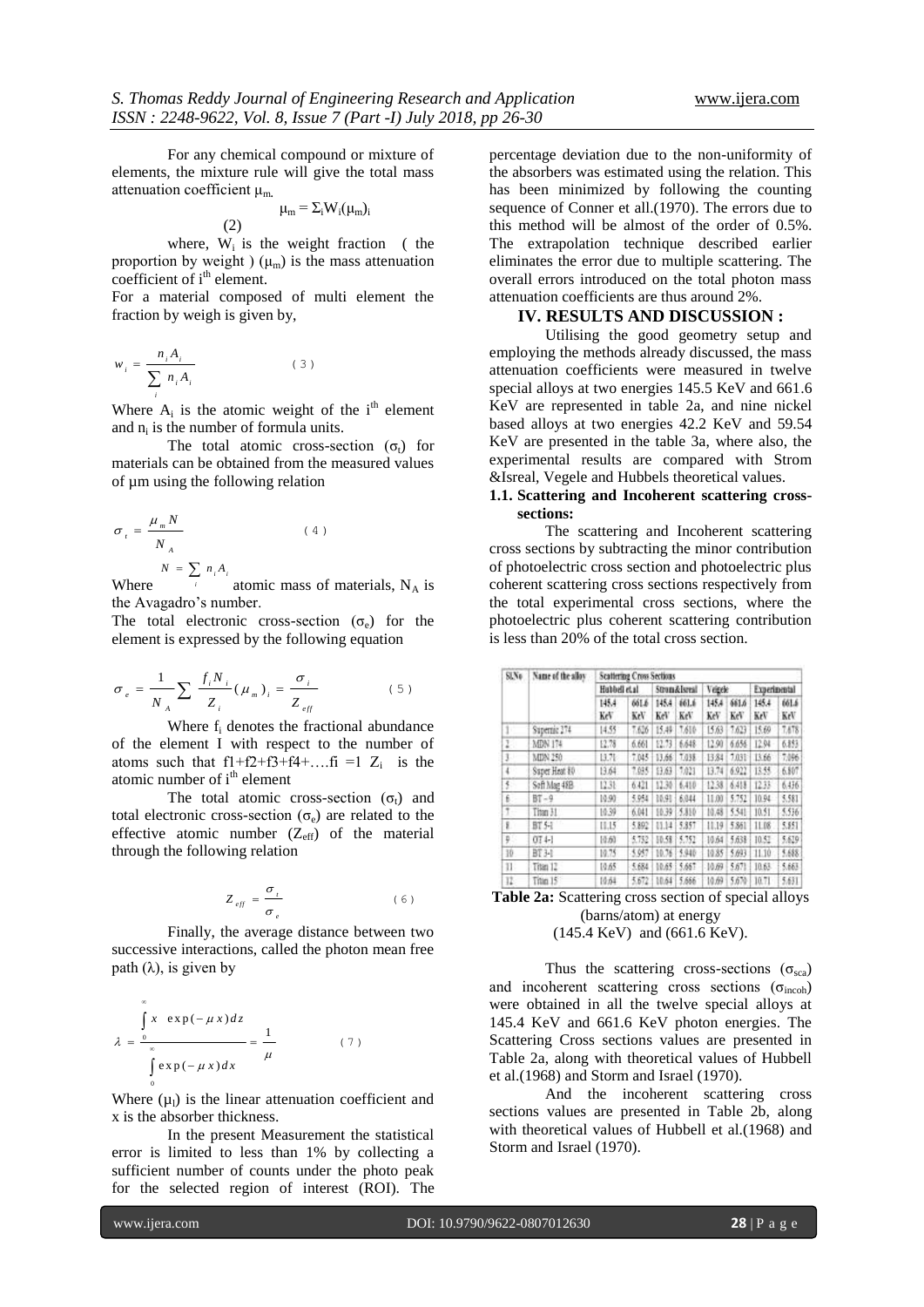| SLNo    | Name of the alloy       | Incolucent Scattering Cross Sections |              |              |               |              |              |              |             |  |
|---------|-------------------------|--------------------------------------|--------------|--------------|---------------|--------------|--------------|--------------|-------------|--|
|         |                         | Habbell et al                        |              | Strom&Israil |               | Veirele      |              | Experimental |             |  |
|         |                         | 145.4<br>KeV                         | 661,6<br>Kol | 145.4<br>KeV | 661.6<br>Keli | 145.4<br>KeV | 661,6<br>KoV | 145.4<br>KeV | 661.6<br>КN |  |
|         | Superior <sub>274</sub> | 12.494                               | T.461        | 12.550       | 7.4%          | 11544        | 7430         | 11594        | 7414        |  |
| 2       | MDN 174                 | 11.093                               | 6572         | 11:071       | 6368          | 11150        | 62%          | 11.185       | 6.444       |  |
| 3       | MDN 250                 | 11,683                               | 69%          | 11:682       | 6932          | 11745        | 6665         | 11.594       | 6.727       |  |
| 4       | Super Heat 80           | 11.675                               | 6931         | $11 - 713$   | 6978          | 11.713       | 6923         | 11.555       | 6.838       |  |
|         | Soft Mag 48B            | 10.785                               | 5336         | 10.731       | 6330          | 10.731       | 6.330        | 10,686       | 6357        |  |
| 6       | $BT-9$                  | 9.641                                | 5,688        | 9.651        | 5.694         | 9.646        | 5,682        | 9.597        | 5.512       |  |
| 7       | Tras 31                 | 9.321                                | 548          | 9.324        | 5.482         | 9324         | 5481         | 9351         | 5477        |  |
| 3       | <b>BT 5-1</b>           | 9816                                 | \$794        | 9.826        | 5.790         | 9.834        | 5.788        | 9.1%         | 5.778       |  |
| 9       | OT 4.1                  | 到信                                   | 5.983        | 9.収          | 封顶            | 9.482        | 557          | 9372         | 5549        |  |
| W       | BT <sub>3-I</sub>       | 9553                                 | 5.633        | 9.551        | 5.628         | 9399         | 5.625        | 9.783        | 5.630       |  |
| $_{11}$ | Trus 12                 | 9.533                                | 5,616        | 9.537        | 5,610         | 美洲           | 5,609        | 9.480        | 5.602       |  |
| 11      | Tras 15                 | 9530                                 | 5,614        | 9.535        | 3,609         | 9.535        | 5,608        | 9.557        | 5530        |  |
|         |                         |                                      |              |              |               |              |              |              |             |  |

**Table 2b**: Incoherent Scattering cross section of special alloys (barns/atom) at energy

(145.4 KeV) and (661.6 KeV).

The theoretical values of Hubbellet al. are almost consistent with theoretical values of Storm and Israel (1970) except in few cases. There is good agreement between the theory and experiment as evident from the tables. The experimental values are also good agreement with the compiled values of Vegele (1973).

#### **1.2. Total and partial effective atomic numbers:**

The $Z_{\text{eff}}$  and  $Z_{\text{pot}}$  values of Nickel Based alloys at two photon energies 42.0 KeV and 59.5 KeV and the scattering values of special alloys at energies at 145.4 KeV and 661.6 KeV are presented in table 3a, and table 3b, respectively.  $Z<sub>photo</sub>$  values for nickel based alloys at two energies 42.0 and 59.54 KeV calculated from Hine's relations along with interpolated values. Similarly  $Z<sub>scat</sub>$  the effective atomic umber for scattering is given by Hine (1952).

| s<br>y,         | <b>Name of the</b><br>谢 |                                    | 0 I Kel                          | 95465                | Photoelectric                     |                           |
|-----------------|-------------------------|------------------------------------|----------------------------------|----------------------|-----------------------------------|---------------------------|
|                 |                         | Interpolate<br>d(Z <sub>el</sub> ) | Photoelectric<br>$(l_{\rm obs})$ | Interpolated<br>(La) | Photoelectric<br>$(l_{\rm phot})$ | effect Hone's<br>Relation |
| Ľ               | Superimpty              | NB                                 | 11                               | nn                   | nn                                | 73                        |
| $\overline{1}$  | Ashyder-M               | 115                                | 70                               | N                    | ÏЖ                                | 刑债                        |
| $\frac{\pi}{2}$ | lacend                  | 百服                                 | ΠN                               | 77                   | nn                                | na                        |
| 4               | Nmont-91                | XV.                                | 756                              | XXI                  | nn                                | 80                        |
| ĵ               | Adensier-DS             | Xī                                 | XK.                              | 35%                  | XXI                               | 類                         |
| f.              | tea                     | 362                                | 36                               | X7                   | MA.                               | XX                        |
|                 | Deter-P                 | M                                  | δĩ                               | M                    | 364                               | M                         |
| ţ               | Tably                   | 50                                 | 20                               | 25                   | 38                                | 75.95                     |
| ğ               | S Sted                  | 20                                 | 15.89                            | <b>25.80</b>         | 53                                | 284                       |

**Table 3a:** Interpolated total effective atomic numbers  $(Z_{\text{eff}})$  and Photoelectric effective atomic numbers ( $Z_{photo}$ ) of Nickel based alloys at 42.0 Kev and 59.54 KeV.

| SLNo           | Name of the alloy  | <b>Experimental Reinits</b>                       |              |                                                         |              |                             |  |  |  |
|----------------|--------------------|---------------------------------------------------|--------------|---------------------------------------------------------|--------------|-----------------------------|--|--|--|
|                |                    | Scattering:<br>effective atomic<br>anmbers (Znea) |              | <b>Incoherent</b><br>effective atomic<br>numbers (Znnn) |              | Hines relation<br>for Zeesk |  |  |  |
|                |                    | 145.4<br>K+V                                      | 661.6<br>KoV | 145.4<br>KeV                                            | 661.6<br>K.V |                             |  |  |  |
| E              | Superaic 274       | 19.30                                             | 29:24        | 29.36                                                   | $-29.35$     | <b>1938</b>                 |  |  |  |
|                | MDN 174            | 15.64                                             | 25.68        | 25.78                                                   | 25.74        | 25.56                       |  |  |  |
|                | MDN 250            | $-17.55$                                          | 27.15        | 27.36                                                   | 27.34        | $-27.33$                    |  |  |  |
|                | Super Heat 80      | TT 05                                             | 27.21        | 27.29                                                   | 17.28        | 3737                        |  |  |  |
| 5.             | Saft Mag 48B       | 24:74                                             | 24.81        | 24.86                                                   | 24.82        | 34.94                       |  |  |  |
| s.             | $BT \sim 9$        | $-22.19$                                          | 22:26        | 22.36                                                   | 32.96        | 72.38                       |  |  |  |
|                | Titus 31           | 21.38                                             | 21.47        | 21.54                                                   | 21.52        | 21.62                       |  |  |  |
| £              | BT51               | 22.62                                             | 22.70        | 22.79                                                   | 22.71        | 32.83                       |  |  |  |
| g.             | DT4-E              | 21.81                                             | 21.89        | 21.92                                                   | 21.90        | 21.97                       |  |  |  |
| 10             | BT3-1              | 22.01                                             | 22.07        | 22.08                                                   | 22.15        | 22.18                       |  |  |  |
| 11-            | Tear <sub>12</sub> | $-21.87$                                          | 22.92        | 21.96                                                   | 21.94        | $-21.98$                    |  |  |  |
| $\mathbb{T}^n$ | Taxa 15            | 334                                               | 21.89        | 21.94                                                   | 31.94        | 21.96                       |  |  |  |

**Table 3b:** Scattering effective atomic numbers  $(Z<sub>scatt</sub>)$  and Incoherent effective atomic numbers  $(Z<sub>incoh</sub>)$  of special alloys at 145.4 KeV and 661.6 KeV.

In fact, Z<sub>eff</sub> value decreases as energy increases and is supposed to reach to a constant value (Partha Sarathi 1974), But the above statement cannot be confirmed from the present results in view of the experimental errors. This may be due to narrow range of atomic numbers constitute the alloys selected in the present investigation. However from the present experimental results there appears to be a decreasing trend in  $Z_{\text{eff}}$  value with increasing energy. From these tables it can also be seen that  $Z_{\text{pho}}$  is near to  $Z_{\text{eff}}$  at low photon energies where, photoelectric effect is dominant and as energy increases the  $Z_{\text{incoh}}$  value slowly approaches the  $Z_{\text{eff}}$ value. This trend occurs, as at low energy photoelectric cross sections dominate and at higher energies incoherent scattering cross sections dominate the photoelectric effect plus coherent scattering. This effect can be observed from the present result. However, as the variation in not much and is within the range of experimental errors, definite conclusions cannot be drawn in this regard. But, according to Hine any partial effective atomic number is independent of energy. In order to observe this, systematic studies are to be conducted with alloys having different elements with wide range of atomic numbers.

#### **V. CONCLUSIONS :**

The total photoelectric cross sections that were obtained by subtraction method are in very good agreement with the theoretical values of Storm and Israel. They are also in agreement with the compilation data of Veigele within the range of errors. However, there is general agreement between various theoretical, compiled and available earlier investigations.

The extracted total photon cross sections of special and nickel based alloys are in good agreement with the theoretical predictions of Strom and Israel. The total photoelectric cross sections